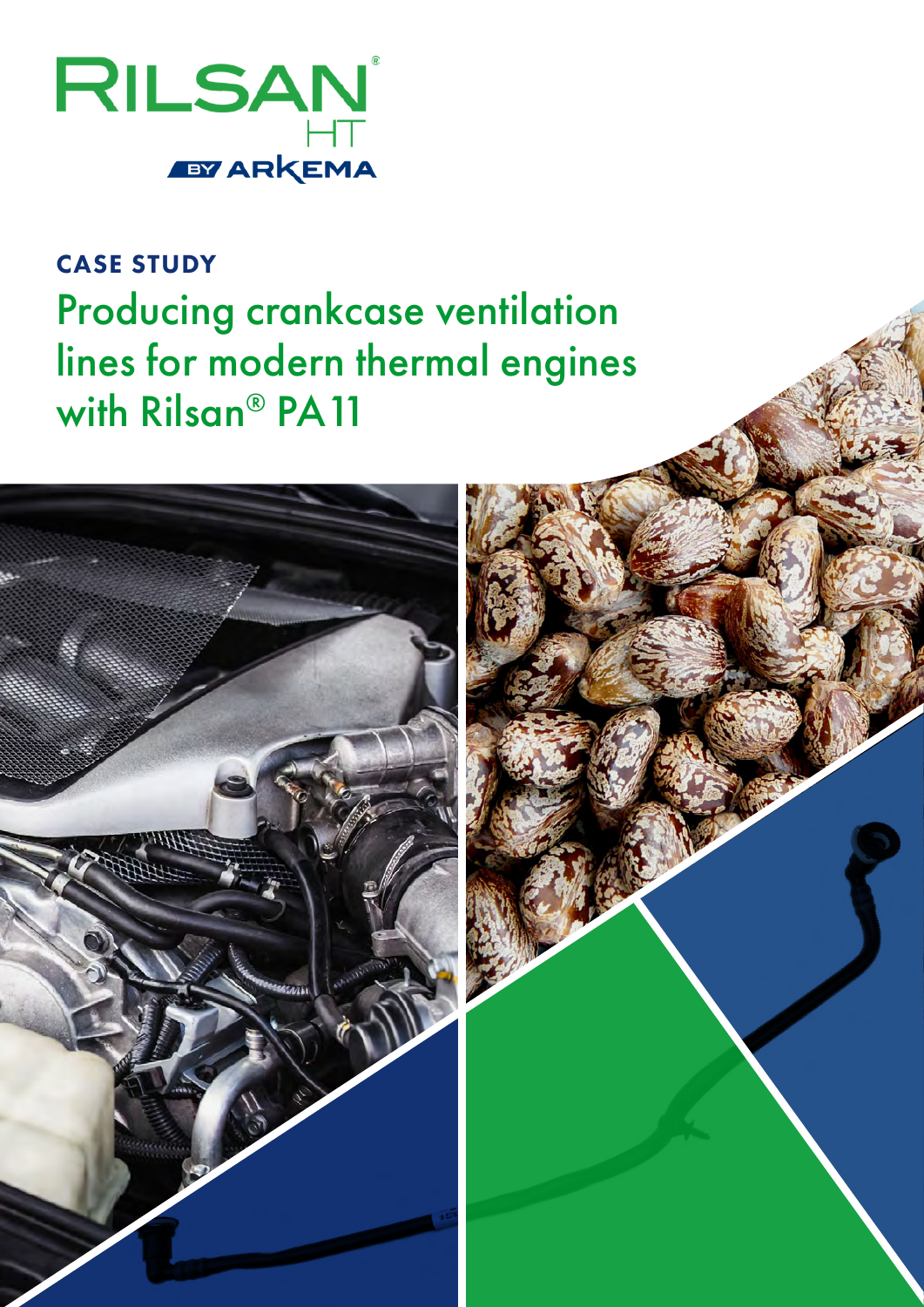# **Rilsan® PA11**

## CASE STUDY

Producing crankcase ventilation lines for modern thermal engines with **RILSAN<sup>®</sup> PA11** 

#### **INTRODUCTION**

As efficient as an internal combustion engine can be, it's impossible to avoid some of the combustion gases fleeing through piston's segments to the lower part of the engine instead of being evacuated through the exhaust line. Without a proper evacuation of these gases – known as "blow-by" gases – pressure would continuously increase in the crankcase, which would ultimately lead to severe engine failures, especially because it would sooner or later prevent crankshaft dynamic seals to play their important role. All internal combustion engines are thus equipped with a more or less complex system of Positive Crankcase Ventilation (PCV) aiming at flowing these gases back to the combustion chamber (generally through the air intake manifold). PCV tubes are thus exposed to hot & chemically aggressive conditions.

Increasingly stringent environmental regulations have caused the automotive industry to move away from bulky, heavy and expensive rubber hoses towards thinner, lighter and lower cost plastic tubes to produce higher performance PCV lines with larger internal diameters. Rilsan® PA11 is one of the main solutions on the market. German OEMs have chosen Rilsan® HT flexible polyphthalamide (PPA) as the preferred solution because of particularly critical thermal and chemical requirements. In the United States, the requirement to increase gasoline engine performance has led to wider use of turbochargers and adoption of hybrid powertrains. These trends add system complexity which limit space and increase under-the-hood temperatures, driving the need for further use of Rilsan® HT PPA by OEMs and local tier manufacturers in order to meet these requirements.



### **SUMMARY**

#### **Objective**

A PCV tube is a high performance system that needs to resist temperatures up to 225°C, and extremely aggressive chemicals, such as biofuels, acids and oils. As tube length and diameter increase, so does the need for lighter but still flexible & competitive solutions to replace traditional rubber (HNBR, AEM or FKM) or low performing plastics (PP, PA6, TPC-ET, etc.) solutions.

#### **Partner**

One of the biggest US OEMs and its main innovative tier for PCV application.

#### **Industry Automotive**

#### **Application**

Positive Crankcase Ventilation (PCV) lines of most modern gasoline engines

#### Production process

Tube extrusion, smooth or corrugated

#### **Material**

Rilsan® polyamide 11 & Rilsan® HT polyphthalamide (PPA)

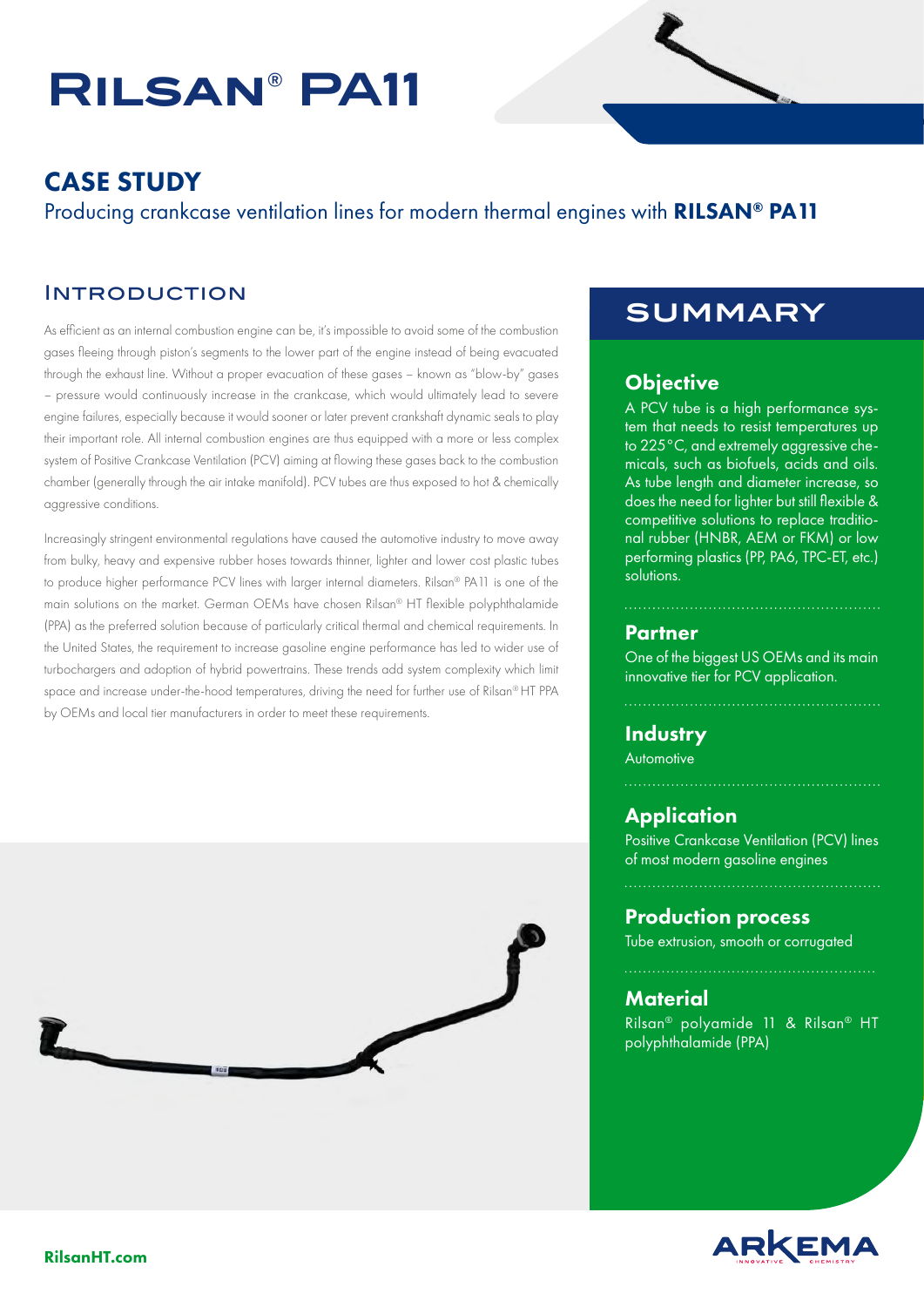## **Rilsan® PA11**

### **CHALLENGE**

#### A chemically demanding application

Blow-by gases consist of a complex mix of engine oil, fuels, combustion residues, & acidic water. Their aggressiveness to polymers is increasing due to:

- The increasing aggressiveness of higher performance (low viscosity & friction) oils.
- Fuel & water content is increasing because of specific combustion conditions of direct injection engines.
- The increasing use of biofuels, which are polar and degrading to substances that promote more polymer hydrolysis.
- Acid composition is changing from purely strong (hydrochloric, nitric) to organic (acetic), which can be more aggressive to polymers.

→ Long chain polyamides (LCPA) like Rilsan® PA11 or Rilsan® HT PPA have a strong advantage over other plastics. TPC-ET & PA6, for instance, are much more sensitive to hydrolysis and less resistant to acids than LCPA.

#### With a wide range of usage temperatures

Increasing  $\mathrm{CO}_2$  regulations have led to the development of more efficient, thus hotter, engines. More recently, the rise of hybrid vehicles with bigger batteries (48V) has drastically reduce under-the hood space compared to standard leadacid batteries.

➔ Continuous use temperature (CUT) up to 130°C is now a standard, which is easily achievable with LCPA. For specific configurations leading to 160°C CUT or 180°C peak temperature, flexible long-chain PPAs like Rilsan® HT PPA are needed.

PCV tube needs to be flexible at ambient temperatures to ensure it can be easily mounted on the engine. With plastic tubes being less flexible than rubber hoses, it can be necessary to use corrugated tubes to aide in installation.

➔ For several decades, Rilsan® PA11 has been the solution of choice on fuel delivery module tube applications due to the material's excellent adaptation to the corrugation processes.

PCV needs to be active from vehicle start, thus also at very low temperature (down to -40°C). To avoid risk of blow-by gas freezing, some OEMs are forbidding the use of corrugated hoses, so that plastic solutions must have a sufficient flexibility on the whole temperature range.

→ Long chain polyamides combine the excellent properties of polyamides, together with a great flexibility, around 500 MPa for Rilsan® PA11 and maximum 1000 MPa for Rilsan® HT PPA, and an outstanding resistance down to very low temperature (-60°C for Rilsan® PA11).

#### And a real environmental outcome

- Eco-friendly engines with a higher durability and a lower fuel consumption need a higher performance PCV.
- PCV systems aim at regenerating gases in order to reduce engine global emissions. Other systems such as exhaust gas recirculation (EGR), low-pressure EGR, selective catalytic reduction (SCR), etc., are increasingly used. These all utilize long chain polyamide tubes for chemical and/or thermal resistance reasons.
- Furthermore, many OEMs are looking for sustainable materials, which means:
	- A sustainable product range: Rilsan® polyamide 11 has a 70 year legacy of outstanding properties & innovation in automotive high performance applications,
	- A sustainable supply chain: With upcoming industrial investment, Rilsan® polyamide 11 will soon have the only truly dual sourcing supply chain among long chain polyamides.
	- A sustainable product: Up to 100% bio-based from castor oil (~ 50% for Rilsan® HT) and with an outstanding life cycle analysis profile, Rilsan® polyamide 11 has a real environmental value. Furthermore, specific programs also aim at certifying sustainable castor farming (Pragati) & developing partnerships for Rilsan® polyamide 11 regeneration (Virtucycle®).

#### **SOLUTION**

For standard operating temperatures, the product of choice is Rilsan® BESN Black P20 TL polyamide 11, with excellent references at several European OEMs for decades. With requirements becoming more and more severe, the use of Rilsan® BESN Black P210 TL is recommended when thermal requirements are higher (from -60°C to 130°C CUT). Finally, in case extreme thermal or chemical resistance is needed, Rilsan® HT CESV Black P010 TL can be used. The more flexible version, Rilsan® HT CESV Black P223 TL, can also be considered under specific conditions.

Recently, one of the biggest US OEM has approved Rilsan® HT CESV Black P010 TL PCV tubes. Those tubes have been in use for serial production on a first platform and should spread out on many more platforms in the near future. Desiree Maurer, Business Development Engineer at Arkema Inc. commented, "We are happy to be part of the collaboration with this leading OEM to make their vehicles more sustainable through the use of lighter, longer lasting, bio-based materials. Rilsan® HT PPA possesses all of the features this demanding application needs: an outstanding thermal & chemical resistance, high flexibility, and good process ability, which can be challenging for a high temperature product. It's a natural choice for engineers, both at Tier & OEM levels."